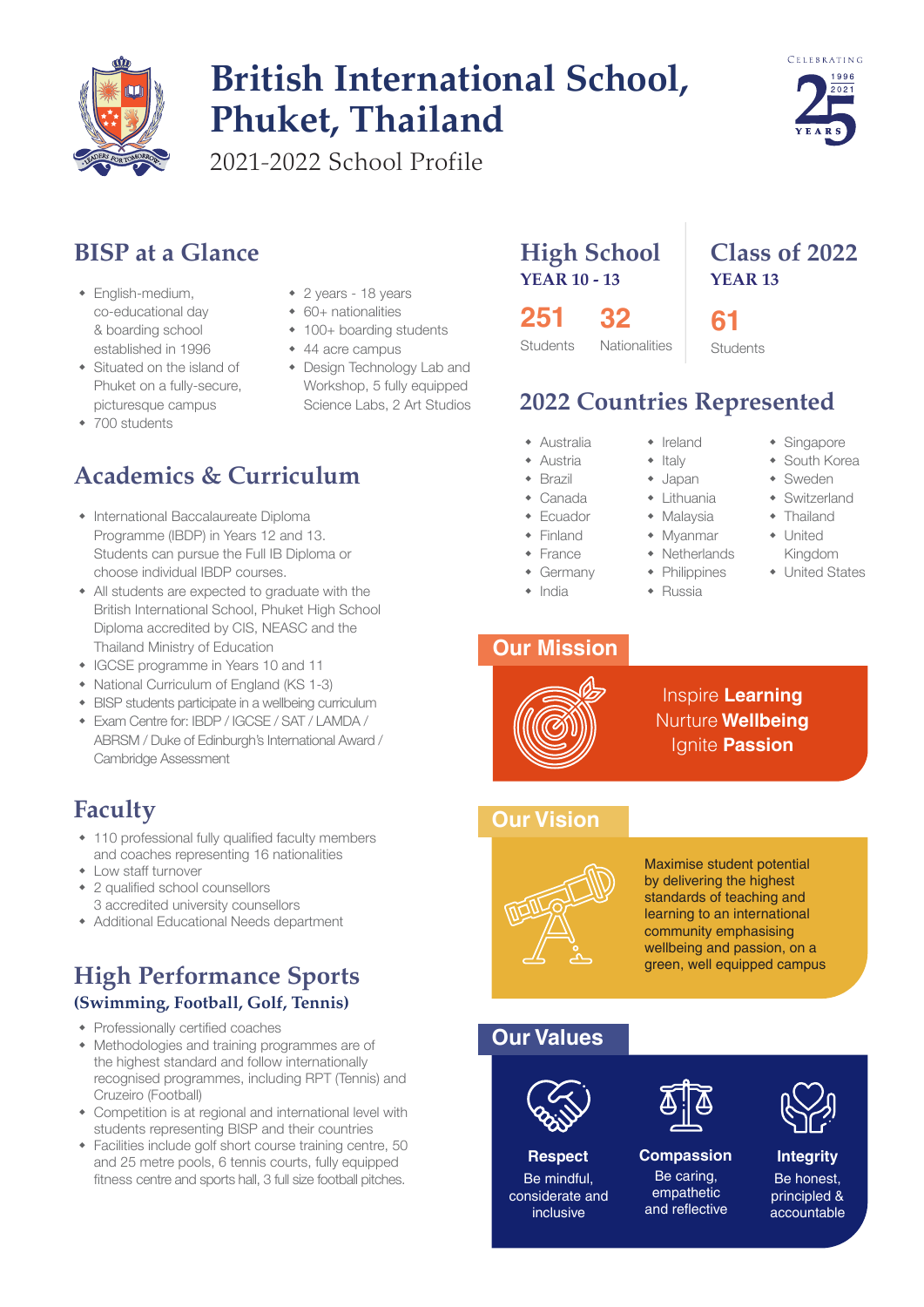

# **IB Diploma Pass Rate**

### **BISP IB Average**



### **IGCSE Grades**

IGCSE Cambridge Outstanding Learner Awards (2009 - present) Top in World (2), Top in Thailand (27), High Achievement (16)



# **IBDP Courses Offered**

- English A: HL/SL
- $\triangleq$  English B: HL/SL
- Russian A: HL/SL
- Spanish B: HL/SL
- Spanish Ab Initio: SL
- Chinese (Mandarin) B: HL/SL
- Thai A: HL/SL
- $\cdot$  French B: HL
- Language A Self Taught: SL
- Business & Management: HL/SL
- Geography: HL/SL
- Economics: HL/SL
- History: HL/SL
- Psychology: HL/SL
- **Environmental Systems &**
- Societies: SL • Mathematics: Analysis &
- Approaches HL/SL
- Mathematics: Applications & Interpretation SL
- Computer Science HL/SL
- $\triangleleft$  Biology: HL/SL
- Chemistry: HL/SL
- Design Technology: HL/SL
- Physics: HL/SL
- $*$  Music: HL/SL
- Visual Arts: HL/SL
- Theatre: HL/SL

### **IB Points Earned**

| <b>IBDP</b><br><b>Points Total</b> | <b>Average 2017-2021</b> | Class of 2021 |
|------------------------------------|--------------------------|---------------|
| $40 - 45$                          | 13%                      | 28%           |
| $35 - 39$                          | 36%                      | 28%           |
| $30 - 34$                          | 35%                      | 30%           |
| $24 - 29$                          | 18%                      | 16%           |

## **IB Inclusion**

| Year | Graduating<br><b>Class Size</b> | <b>IB Diploma</b><br><b>Candidates</b> | <b>IB Courses</b><br><b>Candidates</b> |
|------|---------------------------------|----------------------------------------|----------------------------------------|
| 2017 | 60                              | 56                                     | 4                                      |
| 2018 | 49                              | 49                                     | D                                      |
| 2019 | 53                              | 51                                     | $\mathbf 2$                            |
| 2020 | 67                              | 64                                     | 3                                      |
| 2021 | 62                              | 52                                     | 10                                     |
| 2022 | 61                              | 60                                     |                                        |

IB Bilingual Diplomas Awarded: 31.6% (2017 - 2021)

## **Class of 2022 Year 12 GPA**



# **BISP Grade Conversions**

| <b>IGCSE A*-G</b> | <b>IBDP 1-7</b><br><b>Max 7.0</b> | <b>4.0 GPA</b><br><b>Max 4.0</b> |
|-------------------|-----------------------------------|----------------------------------|
| A*                | 7                                 | 4.0                              |
| Α                 | 6                                 | 3.75                             |
| B                 | 5                                 | 3.5                              |
| C                 | 4                                 | 2.75                             |
| D                 | 3                                 | 2.0                              |
| E                 | $\overline{2}$                    | 1.25                             |
| F                 |                                   |                                  |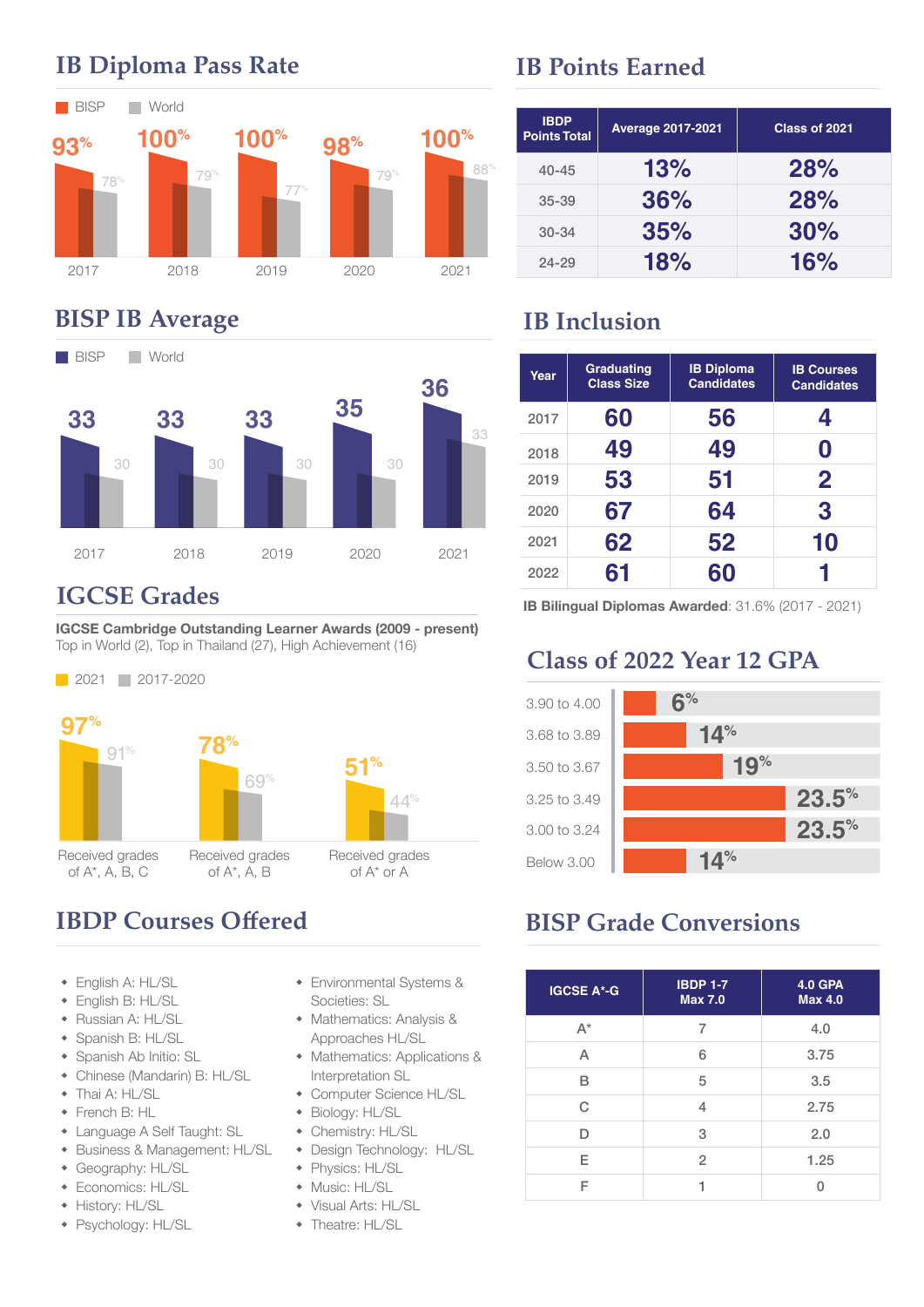### **Future Pathway & Areas of Study**

### Class of 2021

#### **20%** Professional Pathway 6.6% Engineering & **Technology** 18% Medicine & Health 6.6% Art & Design 9.8% **Business** 19.7% Humanities & **Sciences** 39.3% 20% of matriculations in 2021 received scholarships, grants or some financial aid to attend the university of their choice

# **Student Achievements**

### Maths

- UK Mathematics Trust 2020-2021: Senior Challenge: Gold (1), Silver(7), Bronze(15) Intermediate Challenge: Silver(5), Bronze(7) Junior Challenge: Gold (4), Silver(12), Bronze(10)
- World Mathematics Championship Qualifier: Secondary: Silver Medal Senior School(1), Bronze Medals(2)

### Sciences

- British Physics Olympiad 2020-21 Senior Physics Challenge: Bronze (9). Intermediate Physics Challenge: Gold (2) Silver (4) Bronze (4). Junior Physics Challenge: Gold (3), Silver (8), Bronze (23)
- British Biology Olympiad 2020-21 Senior Biology Olympiad: Gold (1), Highly Commended (2), Commended (1)

#### The Arts

- ABRSM Instrumental and Voice ABRSM & Rock School Exams (2021) - 10 Merit Awards Grade 1-6, 2 Distinction Awards Grade 1 and Grade 3
- LAMDA Secondary School 2017-2021: Acting grade 6 Bronze medal - 4 distinctions and 2 merits, Acting grade 4 - 2 distinctions

#### Duke of Edinburgh, International Awards

(2009 - present BISP awards): 87 Gold, 48 Silver, 65 Bronze

### **High Performance Sport**

Professional Careers - Football (Soccer) Portugal – S.C Sporting, S.L Benfica, Anadia F.C, G.D Estoril Praia, Germany – F.C Bayern München, Spain – Almeria F.C, Gimnastic Ceuta, Gimnastic Tarragona, Belgium –, Royal Excel Mouscron, USA – Portland Timbers, Colorado Rapids, Malaysia – JDT Johor Darul ta'zim, Perak FC, Sweden – Ängelholms FF, Scotland – Aberdeen F.C., Thailand - Bangkok United, PHRAE United, Phuket FC, Hua Hin FC, Army FC

#### US College & University Commitments - Soccer (Football)

D1 Wake Forest, Saint Louis University, University of Washington D2 University of West Florida, St Thomas

Aquinas College, Notre Dame College, St Aquinas College, East Stroudsburg **University** Junior College: Tennessee Wesleyan

University, Union College

#### National Representatives - Football (Soccer)

Philippines (9), Malaysia (3), Thailand (2), Norway (1)

#### National Representatives - Swimming

**2021 University** 

**Scholarship Awards**

Lithuania, Uganda, India,Thailand, Malaysia, Philippines, Singapore, Nepal, Seychelles, Hungary

#### National Record Holders - Swimming

Youth Olympic Games finalist, World Junior Championship finalist, Fina World Cup medalist and finalists

#### International Representation - Swimming

2014 Commonwealth Games ,World Championships, European Championships, World Short Course Championships and 2 BISP Alumnus competed at Tokyo 2020 Olympic Games (Uganda & Singapore)

#### US College & University Commitments - Swimming

D1 University of Florida, Florida State, University of New Mexico, California State Fresno D3 Clark University, Drew University

#### Professional, National & International Representation - Golf

Asian Tour, Singha All Thailand Tour, Order of Merit winners Thailand Junior Development Tour, Olympic Youth Games (Gold Medalist), IMG Junior World Championships, World Stars of Golf - USA, Californian Junior Championship - USA

## **Contact**

### University Counsellors

Casey Nolen Jackson University Counsellor cnolenjackson@bisphuket.ac.th

Philip Tucker University Counsellor ptucker@bisphuket.ac.th

Jacqui Brelsford School Counsellor jbrelsford@bisphuket.ac.th

#### School Administration

Simon Meredith Headmaster smeredith@bisphuket.ac.th

Neil Crossland Secondary School Principal ncrossland@bisphuket.ac.th

Shelley Swift Secondary Deputy Principal sswift@bisphuket.ac.th

#### Contact Information

BISP Secondary Office secondary@bisphuket.ac.th

British International School, Phuket 59 Moo 2, Thepkrasattri Road T. Koh Kaew, A. Muang Phuket 83000, Thailand

Tel: +66 (0) 7633 5555 Email: info@bisphuket.ac.th Web: bisphuket.ac.th Facebook: facebook.com/bisphuket CEEB Code: 695421

# **Accreditation & Affiliations**